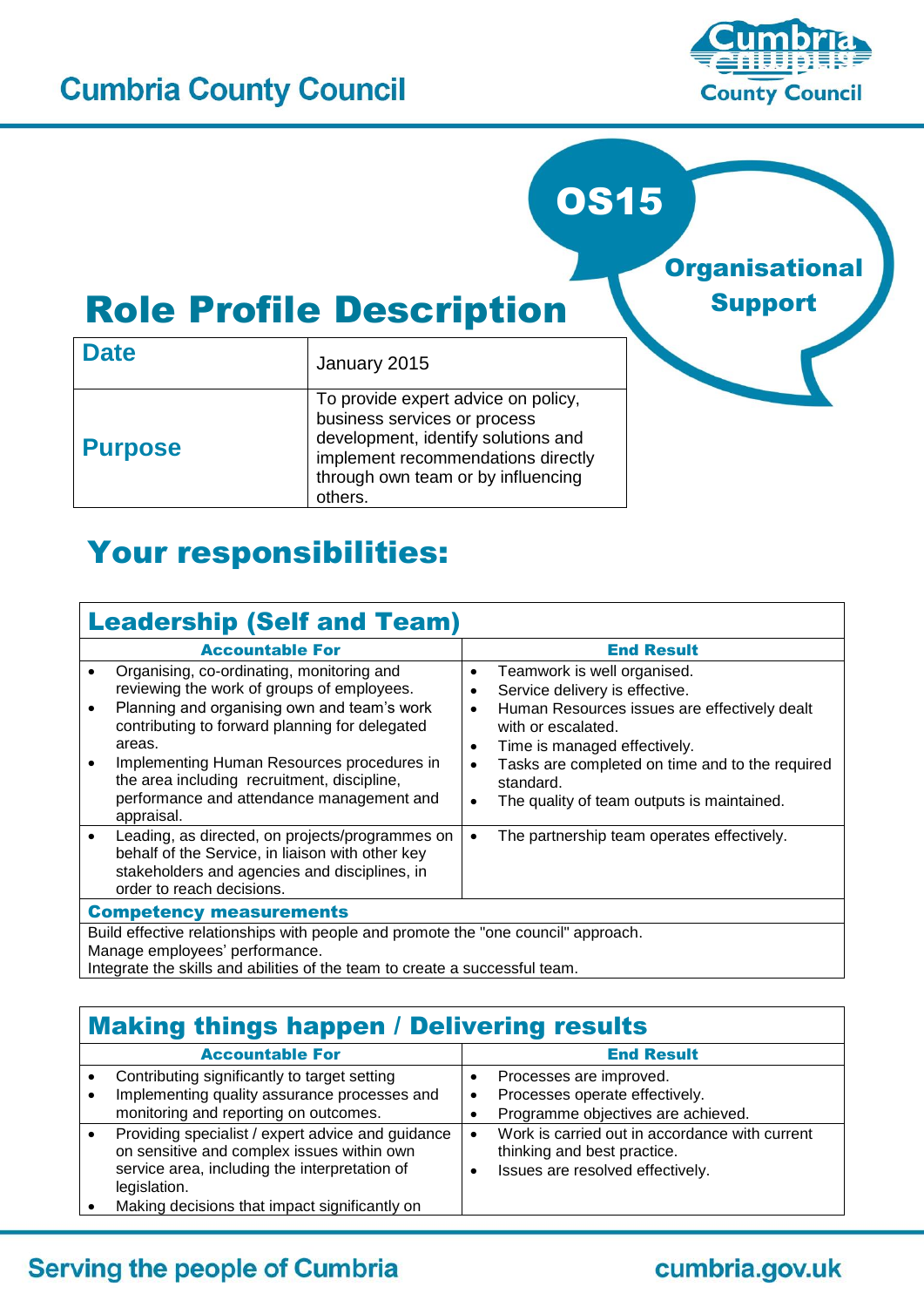|                                | own area, both internally and externally.                                                                                                                                                                  |                |                                                                                                                      |
|--------------------------------|------------------------------------------------------------------------------------------------------------------------------------------------------------------------------------------------------------|----------------|----------------------------------------------------------------------------------------------------------------------|
| $\bullet$<br>$\bullet$         | Working under general guidance only, with<br>freedom to choose between options based on<br>experience/precedent.<br>Working to set objectives, reporting on an<br>exception basis and evaluating progress. | $\bullet$<br>٠ | Tasks and duties are completed and delivered<br>on time and to the required quality.<br>Forward plans are developed. |
| $\bullet$                      | Operating Council policies and ensuring<br>appropriate compliance across Directorates.                                                                                                                     | $\bullet$      | Policy is applied consistently, accurately and<br>appropriately.<br>Potential problems are flagged up.               |
| $\bullet$                      | Providing reports for the Service and key<br>external Bodies on the interpretation of issues<br>impacting on the various services and the<br>Council as a whole.                                           | ٠              | Quality reports are provided on time.<br>Key issues are identified.<br>Recommendations are put forward.              |
| <b>Competency measurements</b> |                                                                                                                                                                                                            |                |                                                                                                                      |
|                                | Make complex and tough decisions, develop and implement influencing approaches.                                                                                                                            |                |                                                                                                                      |

### Service Improvement and innovation

|                                | <b>Accountable For</b>                                                                                                                                                                               |           | <b>End Result</b>                                                                                                              |
|--------------------------------|------------------------------------------------------------------------------------------------------------------------------------------------------------------------------------------------------|-----------|--------------------------------------------------------------------------------------------------------------------------------|
|                                | Contributing pro-actively to the development of<br>policy in designated areas.                                                                                                                       | ٠         | New policies are developed.                                                                                                    |
|                                | Monitoring service delivery and making<br>recommendations on improvements to existing<br>procedures.                                                                                                 | ٠         | Service standards are improved.<br>Customer expectations are met or exceeded.<br>Improvement plans are put forward for action. |
|                                | Making recommendations for improvements to<br>meet planned or expected changes in service<br>demands.<br>Negotiating / persuading / generating ideas, to<br>formulate solutions and problem solving. | $\bullet$ | Improvements are implemented.                                                                                                  |
| <b>Competency measurements</b> |                                                                                                                                                                                                      |           |                                                                                                                                |
|                                | talantifus ann antunaitie a fan burainean eus ann an an faous, an meablan a aliffennaan                                                                                                              |           |                                                                                                                                |

I Identify opportunities for business success and focus on making a difference.

#### **Managing resources**

|                                | <b>Accountable For</b>                                                                                                |                                  | <b>End Result</b>                                                                                                                                                               |  |
|--------------------------------|-----------------------------------------------------------------------------------------------------------------------|----------------------------------|---------------------------------------------------------------------------------------------------------------------------------------------------------------------------------|--|
|                                | Managing self and allocated resources and<br>providing advice on resources, to deliver<br>services and/or programmes. | $\bullet$<br>٠<br>$\bullet$<br>٠ | Work is completed on time and to the required<br>standard.<br>Programme and/or services are achieved.<br>Statutory obligations are fulfilled.<br>Customer expectations are met. |  |
|                                | Using allocated resources to optimum efficiency.                                                                      | $\bullet$                        | Resources are used effectively.                                                                                                                                                 |  |
|                                | Monitor and review resource allocations.                                                                              | $\bullet$                        | Tasks are achieved on time and to the required                                                                                                                                  |  |
|                                | Deciding and planning considerable expenditure                                                                        |                                  | standards.                                                                                                                                                                      |  |
|                                | within the budget for their area.                                                                                     | $\bullet$                        | New projects are adequately resourced.                                                                                                                                          |  |
|                                | Managing technical resources and processes                                                                            | $\bullet$                        | Resources are used effectively.                                                                                                                                                 |  |
|                                | within a cost centre, delivering efficiencies<br>wherever possible.                                                   | $\bullet$                        | Tasks are achieved on time and to the required<br>standard.                                                                                                                     |  |
|                                |                                                                                                                       |                                  |                                                                                                                                                                                 |  |
|                                | Planning future resource requirements.                                                                                | ٠                                | New projects are adequately resourced.                                                                                                                                          |  |
| <b>Competency measurements</b> |                                                                                                                       |                                  |                                                                                                                                                                                 |  |
|                                | Anticipate and means the future needs using resources officitively and reposed to demonstrate of department           |                                  |                                                                                                                                                                                 |  |

Anticipate and prepare for future needs using resources effectively and respond to demands of changing priorities and needs.

## Customer and Community focused

| <b>Accountable For</b>                                                                    |  | <b>End Result</b>                                       |  |
|-------------------------------------------------------------------------------------------|--|---------------------------------------------------------|--|
| Liaising with stakeholders, including members<br>and partner organisations to co-ordinate |  | Appropriate levels of customer service are<br>provided. |  |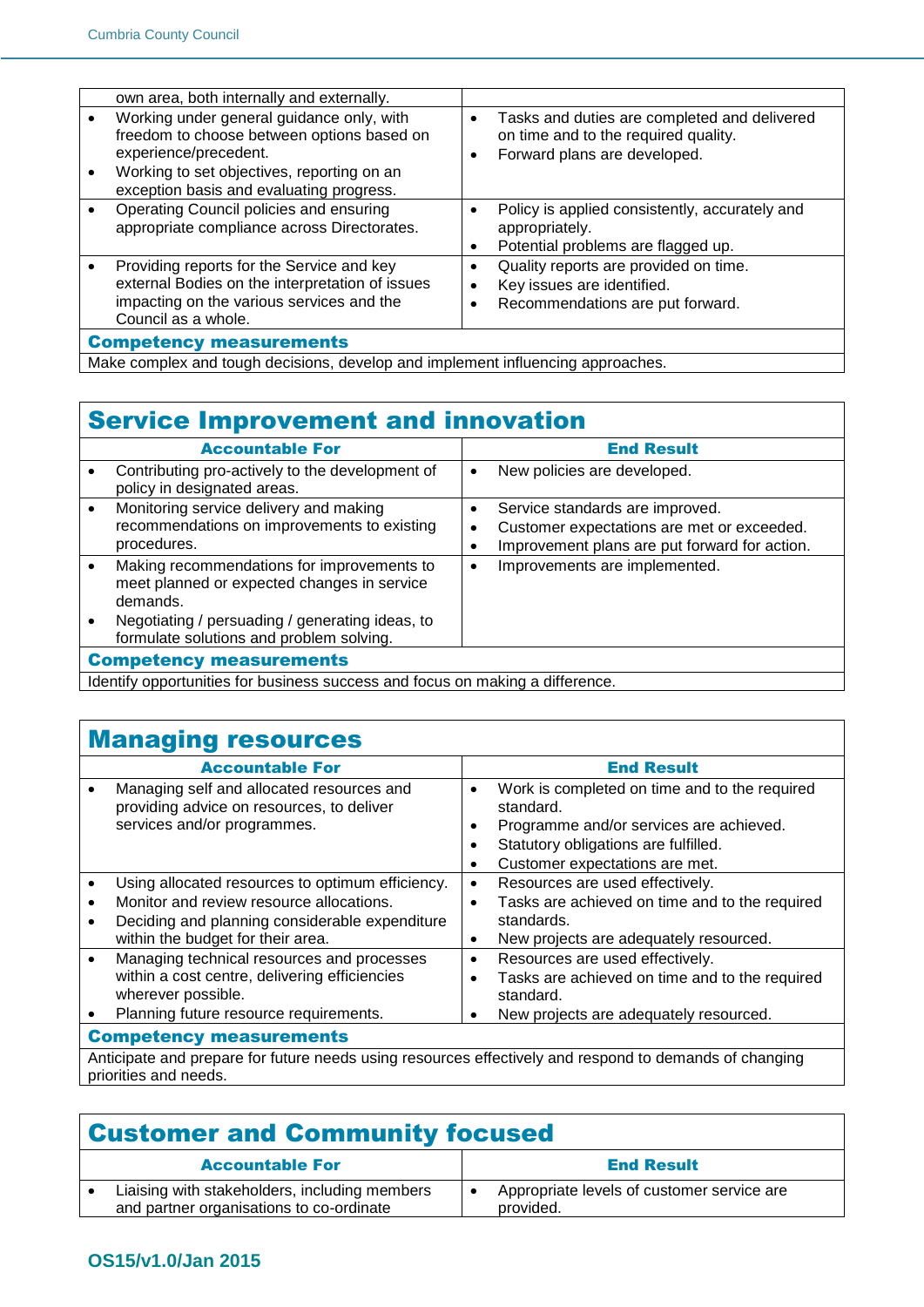|                                                                                                              | appropriate service delivery within a delegated<br>area of responsibility.                                                                                                                                                                              | $\bullet$<br>٠<br>$\bullet$<br>$\bullet$ | There is optimum and effective provision of<br>resources.<br>Stakeholders are kept informed.<br>Mutually-agreed plans are achieved.<br>Activities within the service area comply with<br>legislation and procedures. |
|--------------------------------------------------------------------------------------------------------------|---------------------------------------------------------------------------------------------------------------------------------------------------------------------------------------------------------------------------------------------------------|------------------------------------------|----------------------------------------------------------------------------------------------------------------------------------------------------------------------------------------------------------------------|
|                                                                                                              | Acting as the Service's representative internally<br>and externally, with authority to act on its behalf,<br>within nominated area/task.<br>Respecting other organisations' cultures and<br>standards so the partnership is facilitated/<br>encouraged. | $\bullet$<br>$\bullet$                   | The Service's reputation is maintained or<br>enhanced.<br>Team objectives are achieved.                                                                                                                              |
| <b>Competency measurements</b>                                                                               |                                                                                                                                                                                                                                                         |                                          |                                                                                                                                                                                                                      |
| Initiate, build and maintain customer and stakeholder relationships to support delivery of effective service |                                                                                                                                                                                                                                                         |                                          |                                                                                                                                                                                                                      |

#### Qualifications, knowledge, experience and expertise

- Professional qualification or equivalent.
- In some areas, a registered qualification is a requirement.
- Experience of managing/supervising staff and work allocation.
- Expert breadth and depth of knowledge regarding the service and relevant legislation.
- Knowledge Health and Safety and related procedures and policies and how they apply to the work area.
- Understanding of budget processes and organisational priorities.
- Knowledge of inward- and outward-facing Council issues.
- Organisational/planning skills.
- Good interpersonal skills, including negotiating, conciliating, people management and motivational skills.
- Experience of implementing change.
- Political awareness.

outcomes.

- Ability to negotiate and influence at all levels.
- ICT competent with skills relevant to the work area